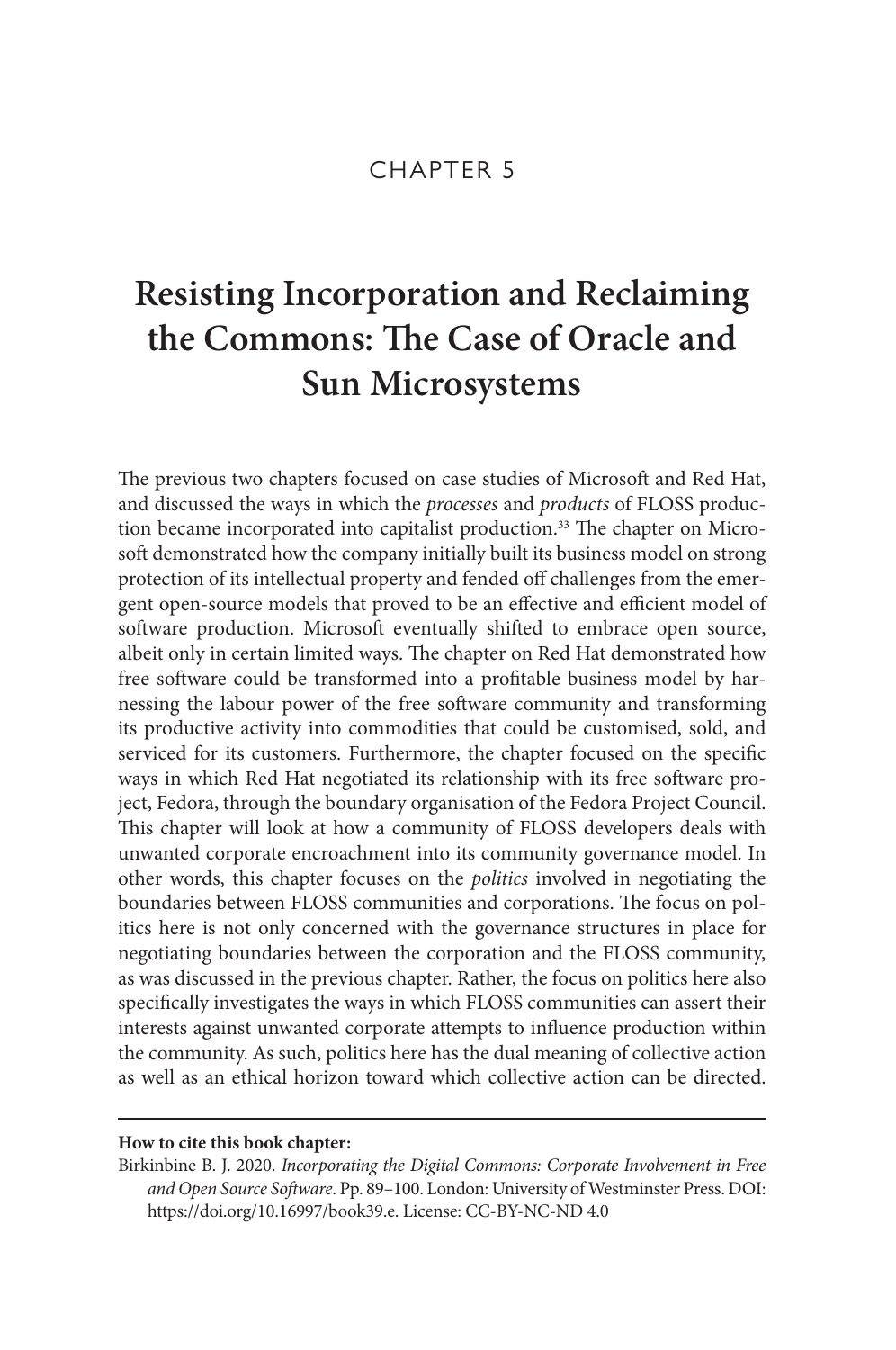This framing of politics, then, focuses on both the moral economy (Thompson, 1971) of the FLOSS community but also the specific tactics used in resisting unwanted corporate influence.

To do so, I focus on one of the largest software companies in the world, the Oracle Corporation (simply 'Oracle' hereafter), and its acquisition of Sun Microsystems (simply 'Sun' hereafter). Whereas Sun maintained a good relationship with the open source community by sponsoring various projects and allowing those projects to enjoy relative creative autonomy, those relations became strained after Oracle acquired Sun in 2010. After the acquisition, Oracle used a different strategy toward Sun's open source projects. In certain cases, Oracle ended open source activities, in others it tried to influence open source development to meet its own goals, and in others again it altered the way that the project was governed. In response, the community employed different strategies to protect their commons-based resources.

In this chapter, I focus on the histories of three such projects: the OpenSolaris operating system, the MySQL relational database management system, and the OpenOffice productivity software that was designed as an alternative to Microsoft Office. Throughout the chapter, I focus on the ways that the FLOSS community maintains a unique ability to leverage its collective labour power against corporate encroachment into its projects by using technical, legal, and governance strategies that allow them to abandon a project without losing the products of their labour. This has a similar effect to a factory walk-out, whereby workers halt the productive process by abandoning the site of production. When dealing with software, however, production is not reliant on a particular space. Rather, productive activity can simply be moved to a new location. And, because of the unique legal institutions and technical features of open source software, a project can be 'forked' whereby the project can be copied and production can continue under a new name without violating the intellectual property protections of the original project. As we will see, this is one of the primary ways that the FLOSS community leverages its collective labour power against undue corporate influence.

## **5.1. The Oracle Corporation and Sun Microsystems**

Oracle Corporation is one of the largest software companies in the world. The company has three main operating segments: cloud and licence business, hardware, and services.<sup>34</sup> From these Oracle earns approximately 82% of its total revenue from the cloud and licence business segment. In 2018 alone, the company earned more than \$39 billion in total revenues and employed approximately 137,000 people. If calculated by total revenues, Oracle is the third largest company in the global software market behind only IBM and Microsoft. Oracle has remained competitive within the global software market, in part, because of its strategic acquisitions. One of the company's largest acquisitions took place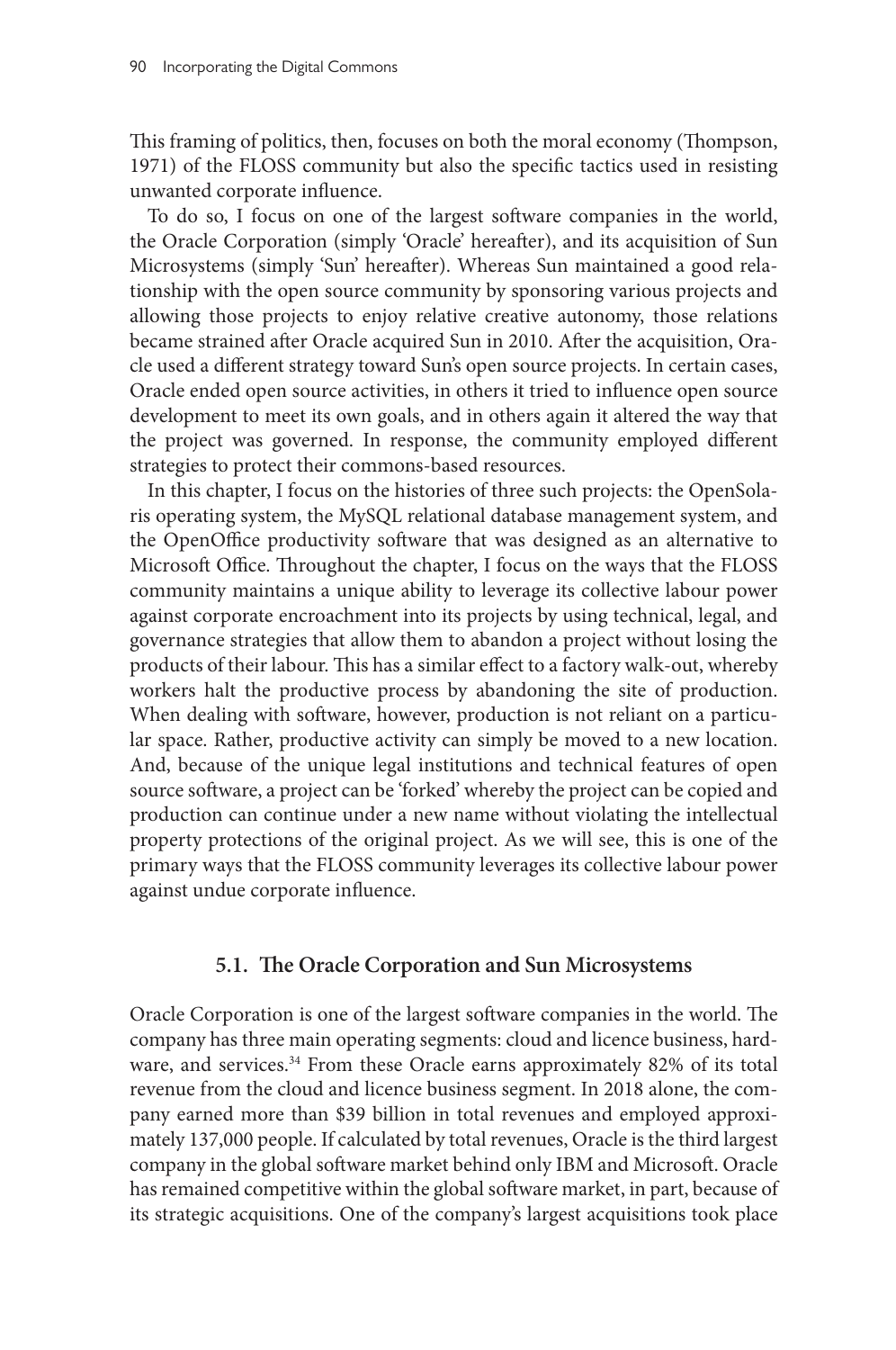when it acquired Sun Microsystems in 2010. While the company's net profits dipped in 2001 after the dot-com bubble burst, the company has enjoyed a steady rise in profits since that time, with a noticeable spike in profits between 2010 and 2013. As such, the company's profitability can be directly tied to its acquisition of Sun Microsystems.

Prior to its acquisition by Oracle in 2010, Sun Microsystems provided network computing infrastructure solutions, which included software, systems, storage, and microelectronics. In 2009, the final year of its independent operation, Sun reported approximately \$11.45 billion in revenues and employed approximately 29,000 employees in more than 100 different countries. The lion's share of the company's revenues (42%) came from its Systems operating segment, which included the sale of servers that provide computing and storage power to customers as a key part of Internet infrastructure. The other core brands owned by Sun Microsystems were the Java technology platform, the Solaris Operating System, MySQL database management software, Sun StorageTek storage solutions and the UltraSPARC processor. Because the company relied on the provision of infrastructure-based services and products, the company was a large supporter of interoperability. Interoperability, here, is simply defined as the ability for different programs to exchange data with one another by using common formats. To facilitate innovation and interoperability, Sun made its key intellectual properties freely available as a strategy to support open standards, open interfaces, and open source software. By making a commitment to open source, Sun was viewed favourably by the open source community and maintained a relatively good relationship with the community because it was transparent about its corporate goals. To better understand the reasons for Sun open-sourcing some of their key intellectual properties, we need to consider some of the historical development for corporate involvement in FLOSS projects.

# *5.1.1. A Brief History of the Market for Operating Systems*

Throughout the 1980s, the market for operating systems was dominated by proprietary versions of Unix-based operating systems. For example, Hewlett Packard offered HPUX, IBM offered AIX, and Sun Microsystems offered SunOS. These operating systems dominated high computing, or infrastructural level computing, while the consumer market was dominated by Microsoft DOS, which was not based on Unix but developed entirely by Microsoft. Importantly, the proprietary Unix-based systems were source-incompatible. In effect, although these systems were all based on Unix, the development of separate proprietary versions had caused the code to diverge in such a way that programmers could no longer assume interoperability between the systems. As a result, programmers had to maintain separate code bases for each system, and companies could sell entire stacks of software to their customers who had to accept the entire stack. This resulted in an inefficient system that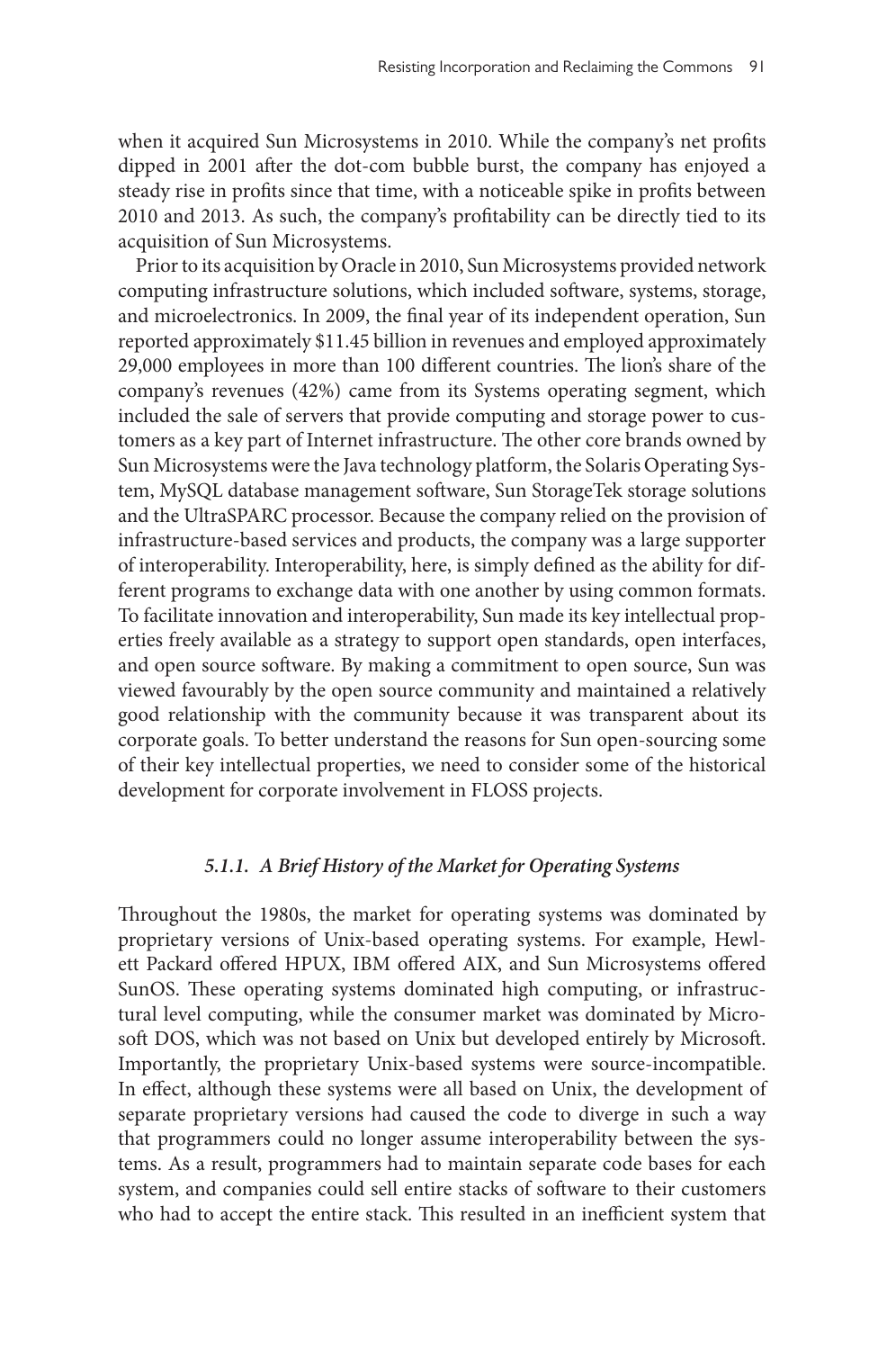was dominated by proprietary software vendors, while simultaneously increasing the workload for programmers. During the mid-1980s, however, the Free Software Foundation began as a response to the overly protective intellectual property restrictions placed on software. This, in turn, led to the development of free and open source software, which was collaboratively developed as a commons-based resource for others to study, use, adapt, or modify in any way.

Because this model of development was so successful, by the mid-1990s Linux, an open source operating system, had become the dominant Unix-like operating system. Linux undercut the competition by offering a comparable product at a significantly lower cost. Furthermore, because Linux is distributed under the GNU General Public License (GPL), an alternative form of intellectual property ('copyleft'), improvements to Linux could be shared by everyone, which improved its quality and stability. The proprietary companies could not compete with Linux because the commons-based peer production driving it constituted a larger labour force than any of the individual companies could employ. Rather than competing directly with Linux, certain proprietary companies began to open source their products as a way of joining forces with the free and open source software community. Sun Microsystems was one of those companies. Although Sun supported many different open source projects, I will focus on just three here. Sun open-sourced their Solaris operating system, which became OpenSolaris. They also open-sourced the MySQL database management software, as well as StarOffice, which became OpenOffice. As I mentioned earlier, Sun maintained a good relationship with the broader FLOSS community because of their commitment to and support for FLOSS projects. After the company was acquired by Oracle, this relationship was strained in certain ways. In what follows, I will discuss how the developers working on the three projects mentioned above – OpenSolaris, MySQL, and OpenOffice – strategically resisted the corporate acquisition.

## *5.1.2. OpenSolaris*

In 1987, Sun Microsystems and AT&T announced that they were going to merge some of the most popular Unix-based operating systems into a single project. This project eventually became Solaris, which was a proprietary operating system held by Sun that contained both open-source and closed-source components. To attract interest in the project and build a community of users and developers around it, Sun Microsystems created OpenSolaris. OpenSolaris was an open-source version of the Solaris operating system, although it did contain some elements in its code that were not open source. After attracting a larger community of interest to the project, a Community Advisory Board (CAB) was created to direct it. The CAB served as a boundary organisation for negotiating boundaries between the OpenSolaris community and Sun. The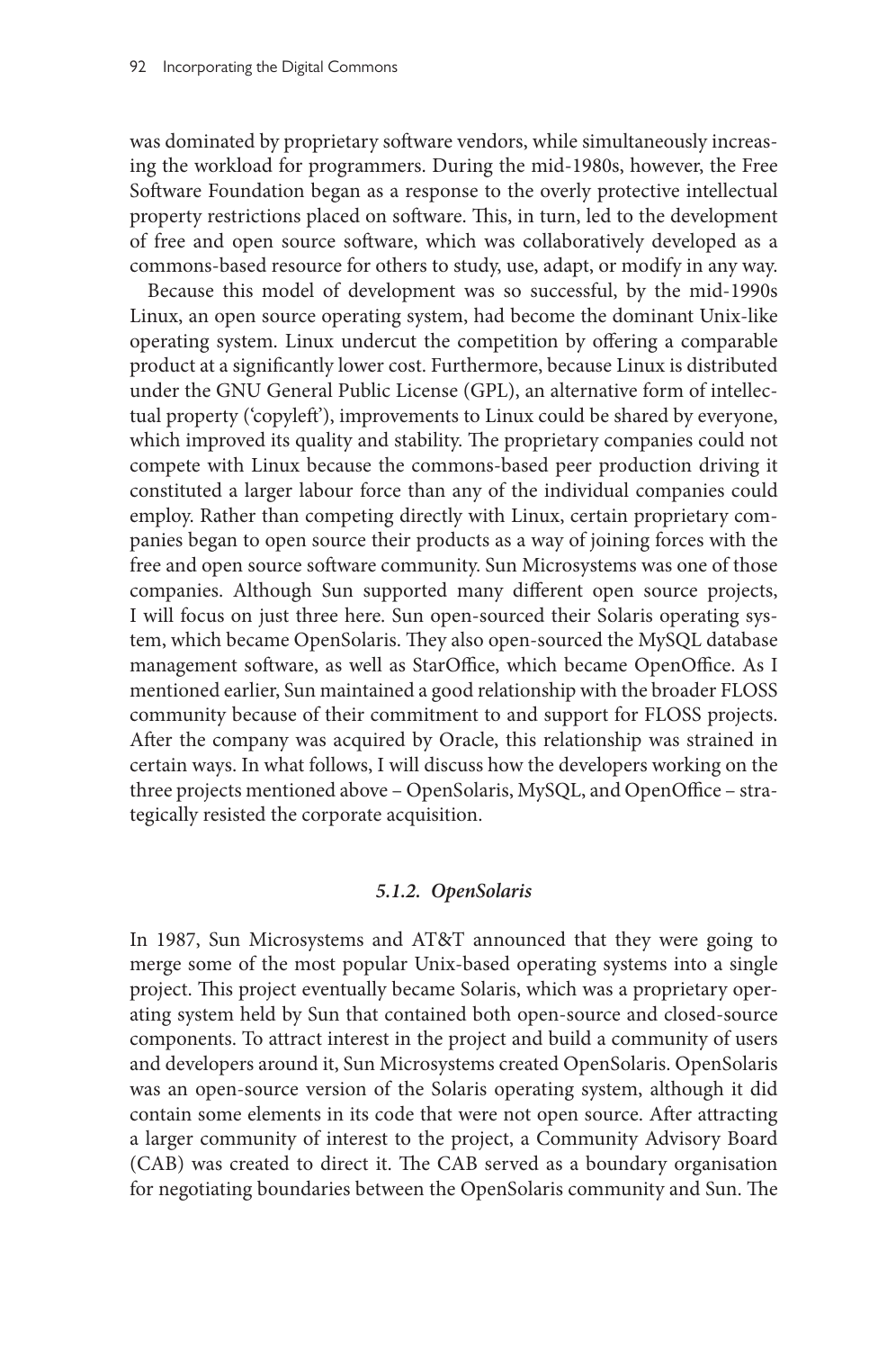CAB was comprised of two Sun employees, two members who were elected by the broader community, and one member who was appointed by Sun from the broader free software community. In effect, most of the CAB members were connected with or appointed by Sun, and Sun made clear what its intentions were for the OpenSolaris project.

Sun's strategy for the OpenSolaris project was to incorporate some of the developments from OpenSolaris into their proprietary Solaris operating system. In turn, Sun could sell the proprietary version of Solaris to other enterprises. The money earned from sales of the Solaris project could then be used to support the developers and community involved in the OpenSolaris project. To facilitate this type of strategy, Sun protected OpenSolaris under a free software license created by the company called the Common Development and Distribution License (CDDL). This license enabled Sun to include proprietary, free software, or software protected under any other license in their Solaris and OpenSolaris operating systems. Consequently, Sun could use the OpenSolaris community as a way to drive development, quality control, or innovation that could be included in their proprietary Solaris offering. Importantly, however, Sun made this strategy very clear to the OpenSolaris community and was supportive of the broader FLOSS community, which gave it a good reputation within the community. Once they acquired Sun, Oracle took a very different approach to this strategy.

After Oracle acquired Sun, they announced plans to discontinue the regular distribution and development model of OpenSolaris (Laishram, 2010). Instead, Oracle would focus its development strategy on a new proprietary version of Solaris called Solaris Express. In effect, the new strategy from Oracle would not allow the community of developers that supported OpenSolaris to continue their work. In response, the Community Advisory Board directing the Open-Solaris project decided to fork the project. When a project is forked, developers take a copy of the source code and begin to develop it as a distinct form of software. The resulting fork of the OpenSolaris project is called OpenIndiana, which was created to continue the development and distribution of the OpenSolaris project. Currently, Oracle still continues development on the proprietary Solaris Express operating system, while the community of developers supporting OpenSolaris have left Oracle to work on the forked version of OpenSolaris called OpenIndiana.

In the case of the OpenSolaris operating system, Oracle's strategy was simply to discontinue the open source project and focus development on a proprietary version of Solaris under the new name Solaris Express. This represents the most direct strategy for ending open development. Oracle announced that the open source project would be discontinued and, in response, the community had to fork the project to continue development under a new name. This also illustrates how a FLOSS community can also continue working on a project even after production on a corporate-sponsored project was abandoned. This is a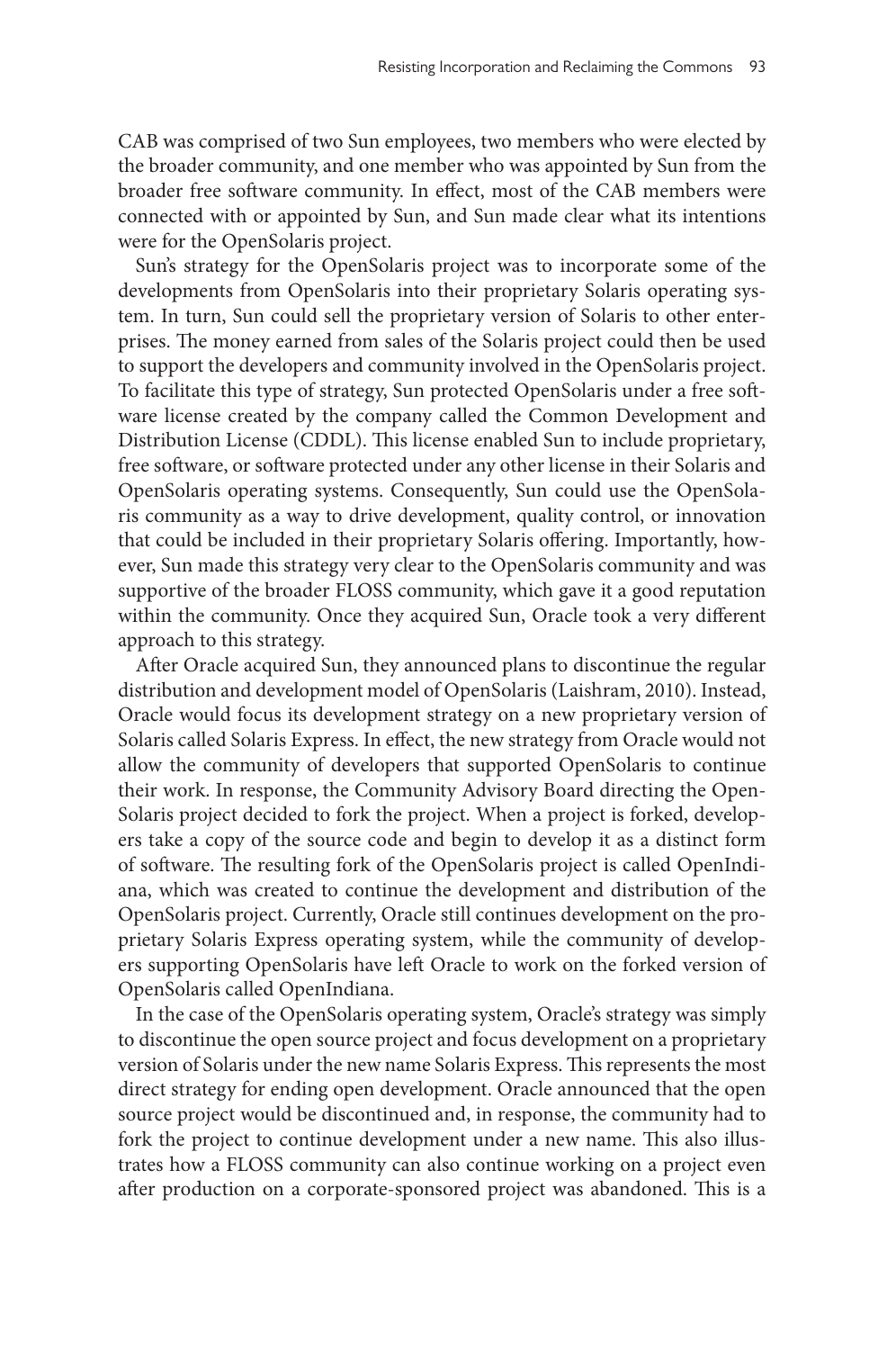similar fate to that of MySQL and OpenOffice, but Oracle's strategy for ending development took different forms in each case.

## *5.1.3. MySQL*

In 2008, Sun Microsystems acquired MySQL AB for approximately \$1 billion (PC World, 2008). At the time, MySQL was growing in the market for relational database management software (RDBMS), and Sun's acquisition of MySQL would allow the company to compete directly with Oracle in that particular market. Only one year later, however, Oracle acquired Sun, and MySQL was one of the key properties that drew Oracle's interest. Indeed, the Sun-Oracle merger was originally approved by regulators in the United States, but the European Union (EU) did not immediately approve the deal specifically because of concerns that Oracle's acquisition of the MySQL property would lead to an anticompetitive market for RDBMS in Europe (Bloomberg, 2013). Consequently, the EU pressured Oracle to divest itself of the MySQL property as a condition for approval of the merger. As leaked documents provided to the whistleblowing site WikiLeaks have since shown, the United States Department of Justice communicated directly with the European Commission's Directorate General for Competition in support of the merger in October of 2009 (United States Mission to European Union, 2009). Less than three months later, in December of 2009, the merger was approved without the divestiture conditions sought by the EU.

MySQL relied on a dual licensing approach that was similar to the licensing of OpenSolaris. The dual licence model for MySQL would allow the code base for MySQL to be protected by the GNU GPL copyleft licence, but proprietary versions could be created for enterprises that wanted customised installations. When the Sun-Oracle merger was approved, employees working for MySQL had reservations about Oracle's intentions for the GPL-protected code base of MySQL. Most notable among them was Michael 'Monty' Widenius who authored the original version of MySQL and co-founded MySQL AB, which was the original owner of MySQL. Widenius later sold MySQL AB to Sun before Sun was acquired by Oracle. Widenius along with other MySQL developers were concerned that Oracle would try to discontinue MySQL or make it a closed-source program by using the same strategy it had with OpenSolaris. In response, Widenius urged MySQL users to 'Help MySQL' by starting an online petition. Leading up to the acquisition of Sun, however, Oracle pledged to keep the same licensing strategies in place that had been negotiated with current customers for an additional five years (Whitney, 2009). That commitment expired in December of 2014.

Fuelled by the concerns about Oracle's intentions for MySQL, the developers forked the project to create MariaDB[.35](#page-11-2) The code base for MariaDB is protected by the GNU GPL, and is designed to be a drop-in replacement for MySQL.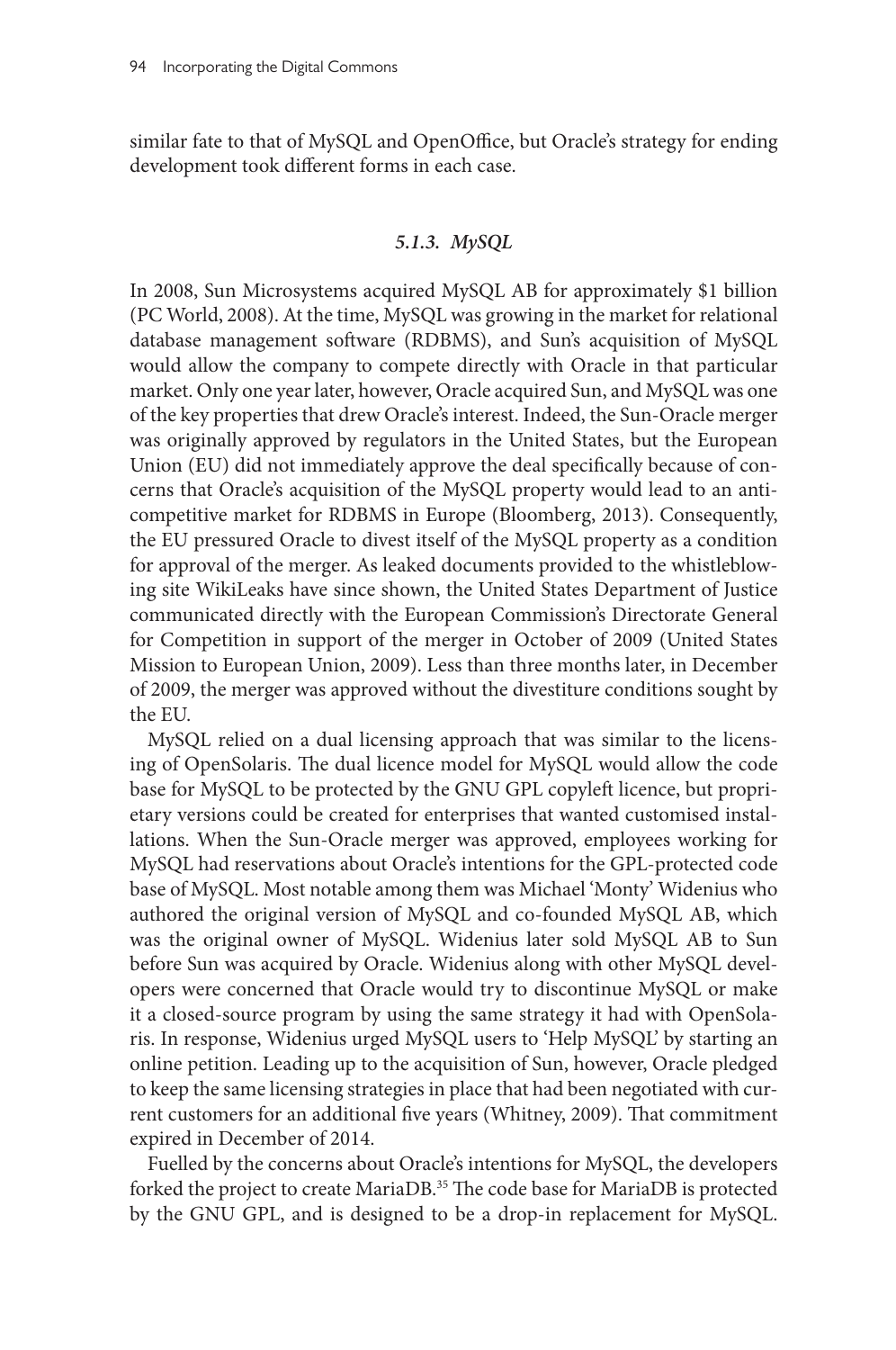As a forked project of MySQL, MariaDB allows its community of developers and users to ensure that the code will continue to be protected by the GNU GPL regardless of what Oracle decides to do with MySQL. Furthermore, although MySQL remains dominant in the RDBMS market with an approximately 58% market share, MariaDB grew to claim approximately 18% of the market (Fydorenchyk, 2014). MariaDB has experienced increased growth in the database market in part because of some notable companies switching from MySQL to MariaDB, including Google and the Wikimedia Foundation.

MariaDB once again illustrates how the community of developers and users of open source software can protect their projects from unwanted corporate encroachment. In the case of MariaDB, the project has gained additional attention from some of Oracle's competitors who have invested directly in it. Most notably, SkySQL recently invested nearly \$20 million to support the growth of MariaDB. Backed by capital from Intel and from other venture capital firms, SkySQL is directed by some of the founding members of MySQL as well as former Sun executives who left the company after Oracle acquired the project. SkySQL announced a merger with The Monty Program AB, which is led by Monty Widenius, the original author of MySQL. The merger reunites the original members of MySQL and transfers ownership of the MariaDB trademark to SkySQL. The resulting partnership will focus on developing MariaDB to compete with MySQL.

Furthermore, both the Monty Program AB and SkySQL belong to the MariaDB Foundation. The MariaDB Foundation is a non-stock, non-profit corporation, which was established to provide legal and technical support for the MariaDB project and to provide a platform for supporters to contribute money to the project. For example, the MariaDB Foundation sells corporate memberships ranging from \$5,000 to \$100,000. According to the Foundation's web site, corporate memberships allow for the 'best opportunity to influence the future and present a point of view', although no further details are provided about exactly what that entails (MariaDB Foundation, 2018).

In sum, MariaDB represents another example of how FLOSS communities maintain the ability to protect their commons-based resource against unwanted corporate influence. In this case, however, Oracle's strategy was not to discontinue the open source project, per se. Rather, Oracle's acquisition of Sun allowed the company to gain a greater share of the RDBMS market, and Sun's ownership of MySQL was one of the primary properties that attracted Oracle to acquire Sun. Although development of MySQL still continues under Oracle, many of the community members resigned from Sun, and Oracle's commitment to maintain the same licensing agreements for MySQL expired at the end of 2014. To resist what could ultimately have been a similar fate to that of Open-Solaris, the MySQL community forked the project to develop MariaDB. In this case, Oracle seemed to violate the moral economy of the FLOSS community, but the community coped with that unwanted influence by forking the project to continue development under better conditions. Again, this represents a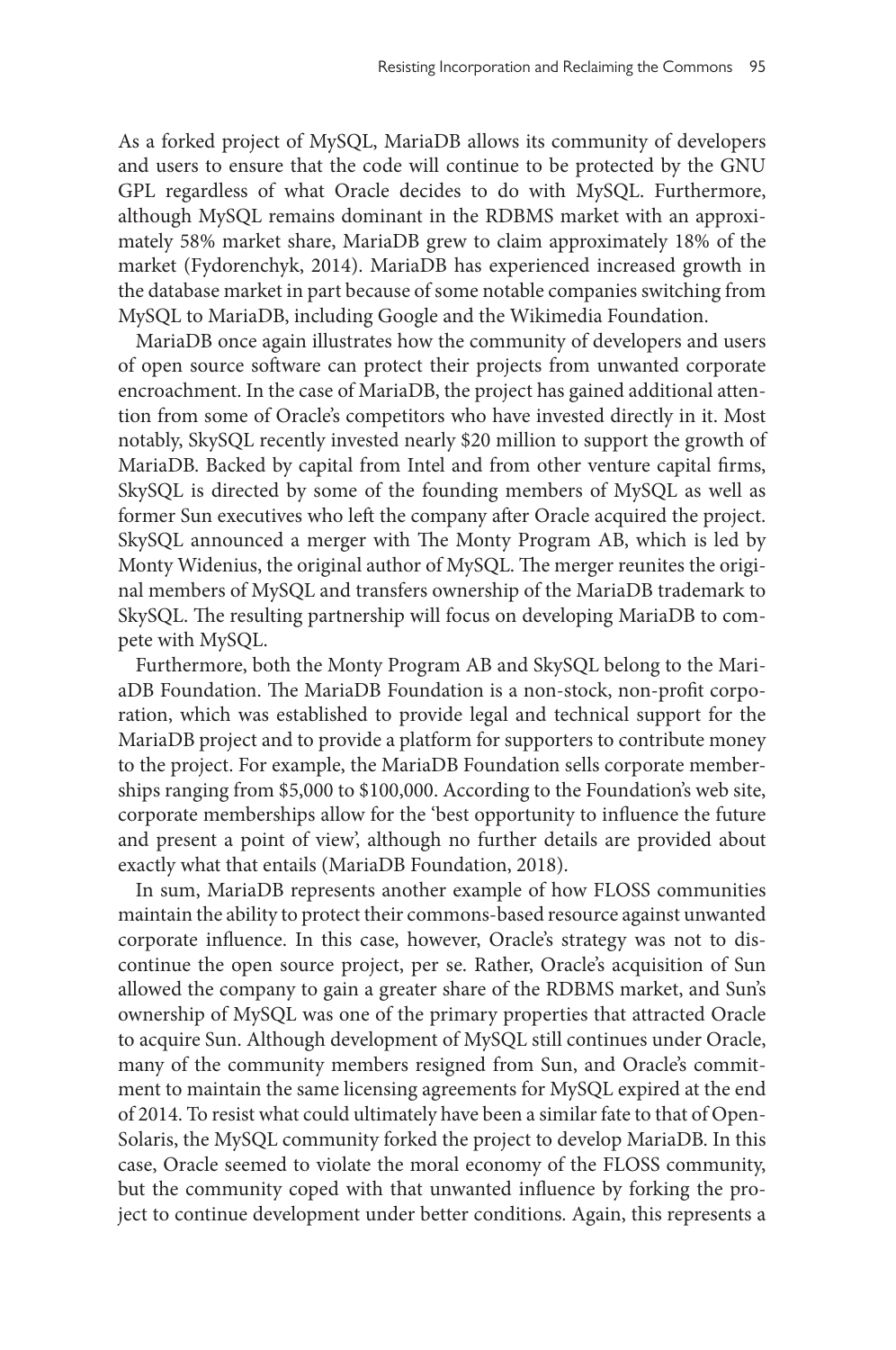moment when the FLOSS community asserted a specific politics in protecting their working conditions; the community abandoned development on MySQL and moved to MariaDB. Furthermore, MariaDB has the additional benefit of having received investment capital from some of Oracle's competitors, which ensures the survival of the project for at least the foreseeable future. By establishing the MariaDB Foundation, the community has a legally recognisable organisation to provide technical and legal support for the project, while also collecting additional donations to the project. In the third and final example provided in this chapter, I focus on a series of office productivity software that eventually led to another forked project.

## *5.1.4. StarOffice, OpenOffice, LibreOffice*

During the dot-com bubble in the mid- to late-1990s, Sun Microsystems experienced dramatic growth that allowed the company to make some key acquisitions. In 1999, Sun acquired the German company, StarDivision which developed StarOffice. StarOffice was designed as proprietary office software featuring word processing, spreadsheet, presentation, drawing, database, and formula programs. When Sun acquired StarDivision, the company continued to develop StarOffice as proprietary software. However, Sun forked the project and relicensed the software so that the source code could be made open source under a free and open source licence. Once again, Sun's strategy was to use the newly open-sourced software, known as OpenOffice, to develop new features and fix bugs in the software. Then, the changes made to OpenOffice could be integrated into StarOffice, which contained certain proprietary elements. OpenOffice could continue to remain free to consumers, while Sun would try to monetise StarOffice by selling the software and services to customers who wanted the additional features. The upshot for Sun was the maintenance and support for essentially two different versions of the same software: OpenOffice 1.0 was a forked version of StarOffice 6.0, and Sun maintained the legal rights to both properties, although they were protected by different licences.

The early versions of OpenOffice were protected by the Sun Industry Standards Source License (SISSL) and the GNU Lesser General Public License (GNU LGPL). Later versions were protected by an updated version of the LGPL after Sun discontinued the SISSL. The LGPL was chosen because it had less restrictive requirements for integrating free and open source software components into proprietary versions of the software. Although a full discussion of the distinctions between free and open source software licences is beyond the scope of this chapter, the basic differences between the GNU General Public License (GPL) and the GNU LGPL can be summarised quickly. The GPL requires that any modified or derivative software produced using GPL-protected software as its base must be redistributed under the same licensing requirements. This ensures that free software remains free software rather than being exploited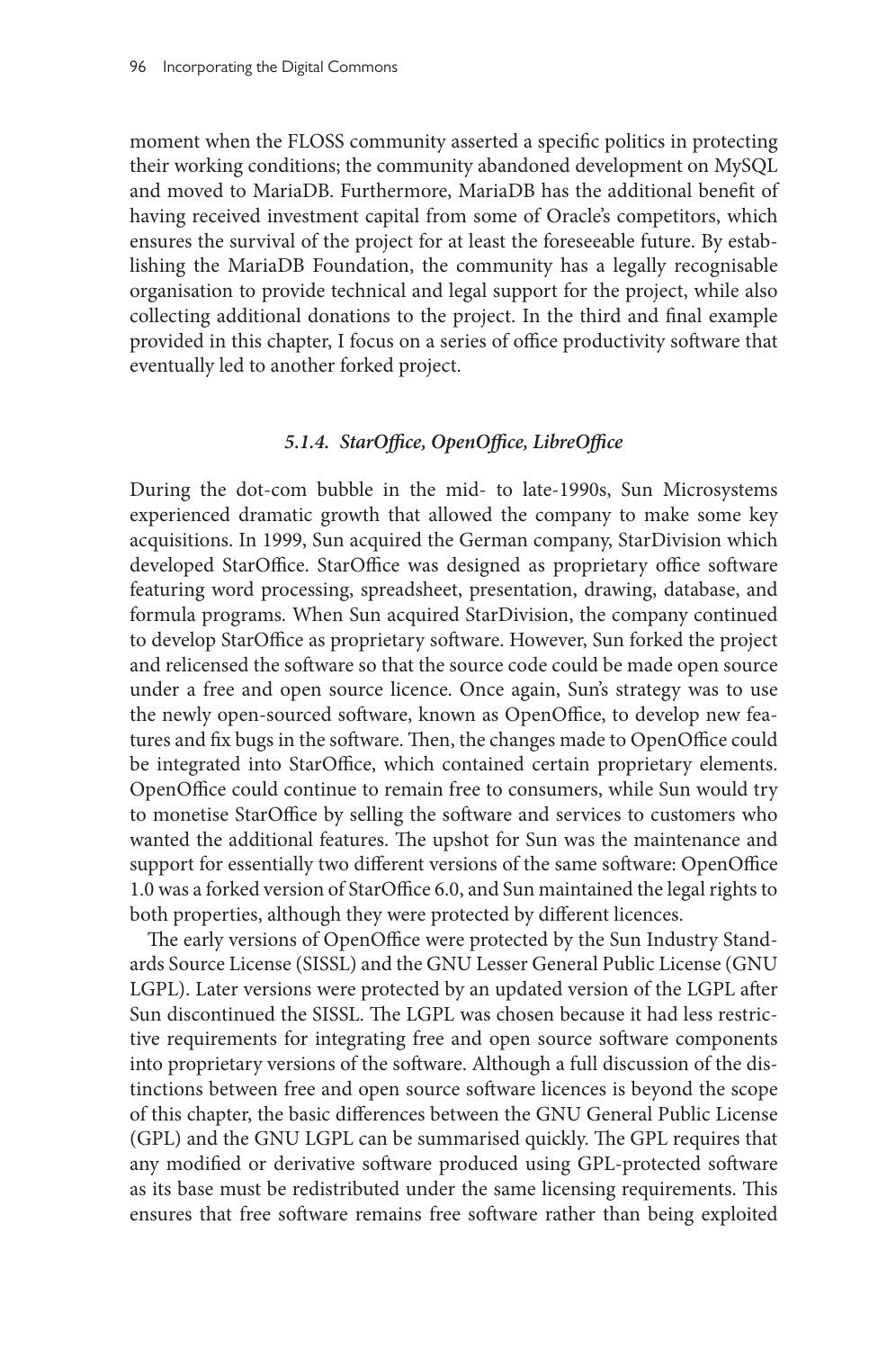by commercial companies. The LGPL is a more permissive licence that allows free software elements to be incorporated into proprietary software. The only restriction on using LGPL-protected software is that the end-user must have the ability to modify the source code. By protecting OpenOffice in this way, Sun could ensure that developments in OpenOffice could be used in their proprietary StarOffice.

Thus, the symbiotic relationship between StarOffice and OpenOffice continued under Sun because Sun was transparent about what its intentions were for the two properties. Importantly, however, OpenOffice was governed by a Community Council comprised primarily of members from the broader Open-Office community but also including a Sun employee as well. The Community Council effectively served as a boundary organisation (O'Mahony and Bechky, 2008) between the community and the corporation. The Sun member on the Community Council was responsible for communicating Sun's intentions to the community. Once again, however, this relationship was strained when Oracle acquired Sun in 2010.

Since Oracle had discontinued the OpenSolaris operating system, members of the OpenOffice Community Council decided to create The Document Foundation and fork the OpenOffice project under the name LibreOffice until Oracle made its intentions clear for the OpenOffice project. Both The Document Foundation and LibreOffice were established with the intention of being temporary projects until Oracle made its intentions clear. In the event that Oracle ultimately decided to discontinue OpenOffice, however, the Community Council would be able to move development to the newly created LibreOffice. Furthermore, The Document Foundation was established as a non-profit organisation to manage the LibreOffice project and promote the use of open source document software more broadly. The initial governance of The Document Foundation was directed by a temporary steering council featuring some of the same members of the OpenOffice Community Council. Oracle viewed the Community Council members' positions on two governing boards as a conflict of interest and asked members on the Community Council to step down from their positions (OpenOffice Community Council, 2010). This move effectively ended community support for OpenOffice and the project was renamed Oracle OpenOffice. Oracle OpenOffice became the proprietary software offering from Oracle that was meant to replace Sun's StarOffice.

While the official position of Oracle was to cite a conflict of interest, members of the broader open source community viewed Oracle's broader strategy as simply wanting to discontinue open source projects that existed under Sun because they did not provide any real value to the company. In effect, not only did the governance structure change under Oracle's ownership, but Oracle also seemed to have violated the moral economy (Thompson, 1971) of the FLOSS community. In response to this, however, The Document Foundation continued its development of LibreOffice. Since LibreOffice had strong community support, LibreOffice essentially surpassed OpenOffice within one release. In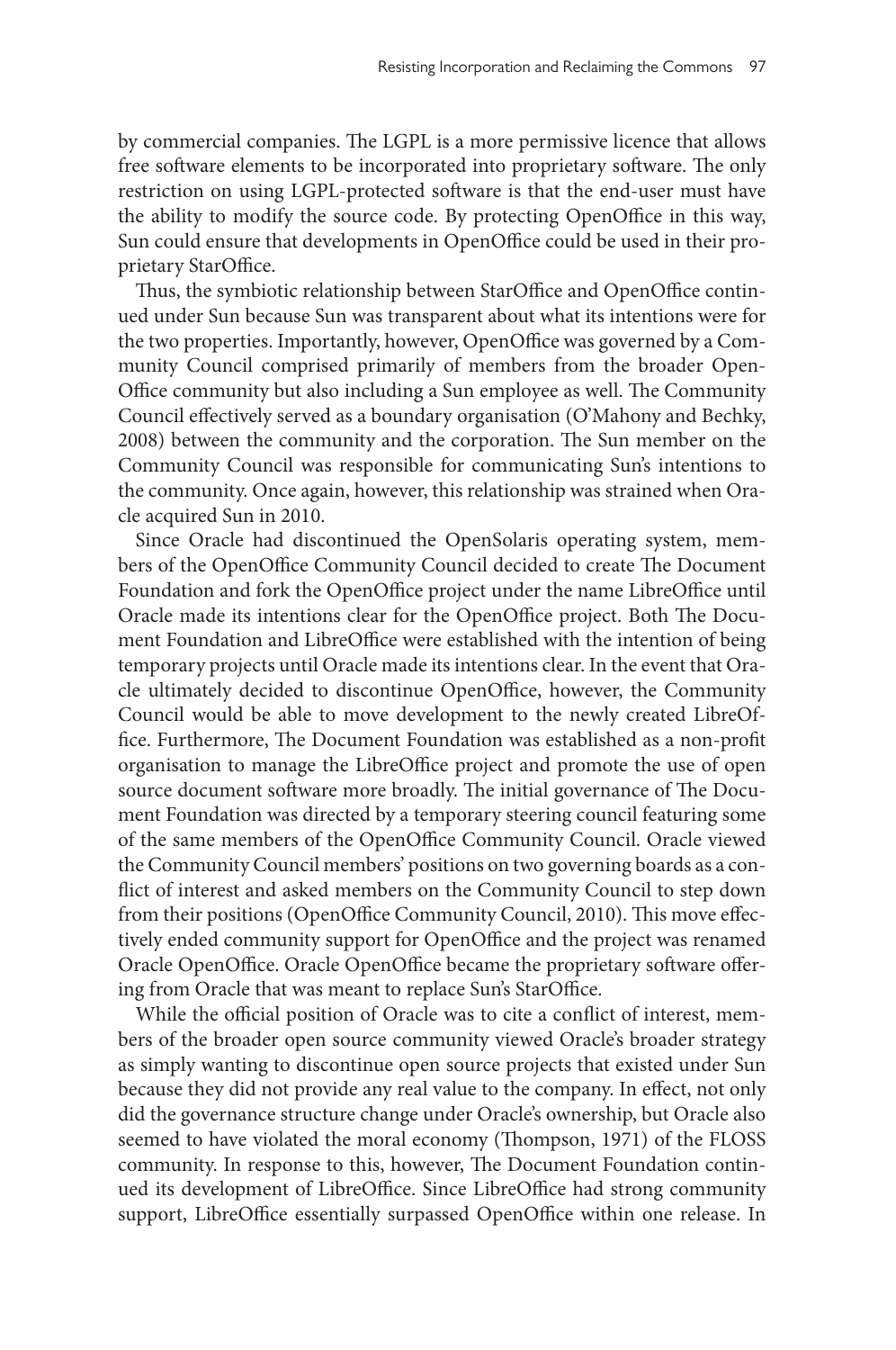

<span id="page-9-0"></span>**Figure 5.1:** Major StarOffice Derivatives (image has been released to the public domain and is available from [https://en.wikipedia.org/wiki/StarOffice#/media/](https://en.wikipedia.org/wiki/StarOffice#/media/File:StarOffice_major_derivatives.svg) [File:StarOffice\\_major\\_derivatives.svg\)](https://en.wikipedia.org/wiki/StarOffice#/media/File:StarOffice_major_derivatives.svg)

effect, all of the collective labour behind the development of OpenOffice abandoned the project but continued to work on LibreOffice. Because OpenOffice had been abandoned, Oracle announced that it would end development on the project entirely and fire the majority of OpenOffice developers. Ultimately, Oracle donated the code base for OpenOffice to The Apache Software Foundation, which has resumed development on the project under the name Apache OpenOffice.

To summarise this somewhat confusing history of a software that has been forked numerous times, [Figure 5.1](#page-9-0) illustrates the development history of StarOffice, its transition to OpenOffice (OOo) under Sun, the dual development of StarOffice (SO) alongside OpenOffice, the forks into LibreOffice (LO) and Oracle OpenOffice after Oracle acquired Sun in 2010, and the donation of OpenOffice back to The Apache Software Foundation to be developed as Apache OpenOffice (AOO). [Figure 5.1](#page-9-0) also includes additional forked projects that have not been discussed in this chapter, which include IBM Lotus Symphony (Symphony) and Go Open Office (Go-oo). As illustrated in the figure, the developments offer examples of how the FLOSS community uses legal, technical, and governance strategies to protect their commons-based resources.

#### **5.2. Protecting the Commons**

Throughout this chapter, I have demonstrated how the FLOSS community maintains the ability to leverage its collective labour power against undue corporate influence by employing technical, legal, and governance strategies to protect its commons-based resources. On the one hand, FLOSS has unique technical characteristics that allow it to be reproduced and distributed widely without any significant cost. This allows FLOSS projects to be forked so that development can occur collaboratively, simultaneously, and continuously throughout the life of the project. Although dispersed development occurs, however, the community employs certain governance strategies for effectively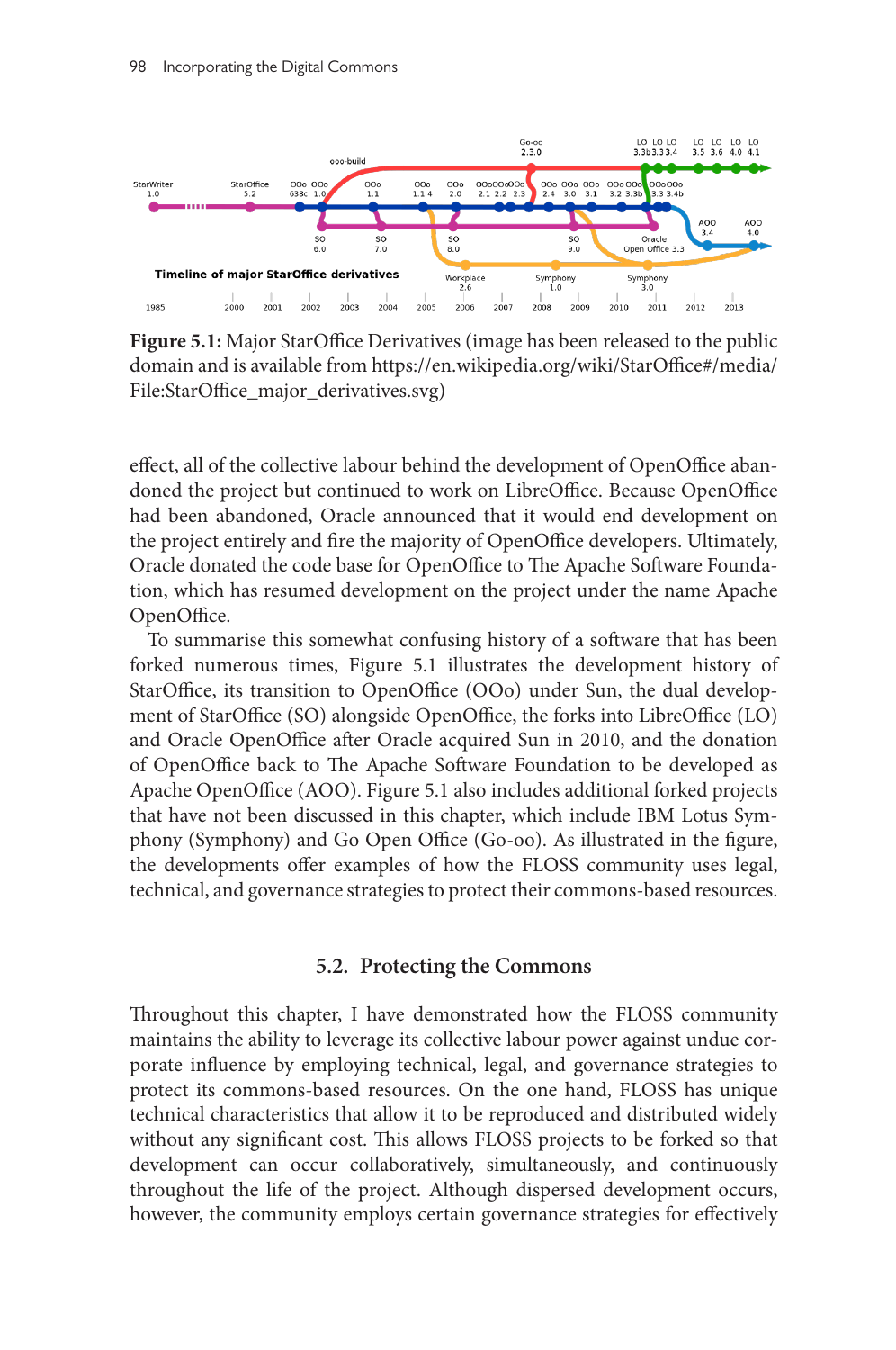coordinating development and protection of the project. These governance strategies include the establishment of non-profit organisations, which hold the intellectual properties for projects. These organisations provide a legally recognisable entity that can more effectively defend the intellectual property and licensing requirements of the project. Furthermore, more direct governance of the development project can occur through governing councils that are democratically elected or appointed by the community.

The legal strategies for defending FLOSS projects rely on alternative intellectual property protections like copyleft or other free and open source software licences. These licences free the software from overly protective copyright and allow the community to fork the project in the event of undue corporate influence. On the other hand, corporations can also use licensing strategies to their benefit as well. In the case of Sun, the company used licensing that allowed for free and open source software development but that was less restrictive to the corporation. These licences allowed the company to incorporate some of the commons-based peer production of FLOSS projects into their proprietary offerings. This strategy was understood and accepted by the FLOSS community because Sun was clear about its strategies but also because Sun supported FLOSS development projects. In a sense, then, licensing a project becomes a site of struggle, especially because a single project may contain code that is protected by different licences. These licences may have competing or conflicting terms that need to be resolved or the project becomes susceptible to intellectual property litigation. As was the case during Oracle's acquisition of Sun, the licences can be changed as a way to direct development toward different ends. Sun was transparent about its licensing strategies as a part of its broader commercial strategies, while Oracle made either temporary commitments to use existing licensing strategies (e.g. MySQL) or sought to change those licensing requirements altogether (e.g. OpenSolaris).

However, the dynamics that exist between FLOSS communities and corporations are comprised of a combination of technical, legal, and governance strategies. The particular forms that these strategies take will vary depending on the individual project, but the FLOSS community's ability to defend its commonsbased resources depends, in part, on a shared consciousness of what is permissible within the community. In a sense, this shared consciousness constitutes a sort of moral economy (Thompson, 1971). The FLOSS community leverages its collective labour power against corporate power by protecting its commonsbased resources. When a corporation infringes on the moral economy of the community, the community rebels by forking the project and abandoning the project that has been overly influenced by the corporation. This moral economy has foundations in the shared ideals of peer-to-peer relationship building, collaborative development, transparency, and community.

Even though the FLOSS community maintains the ability to leverage its power against undue corporate influence, community members are still in a somewhat precarious position as digital labourers. One definition of success